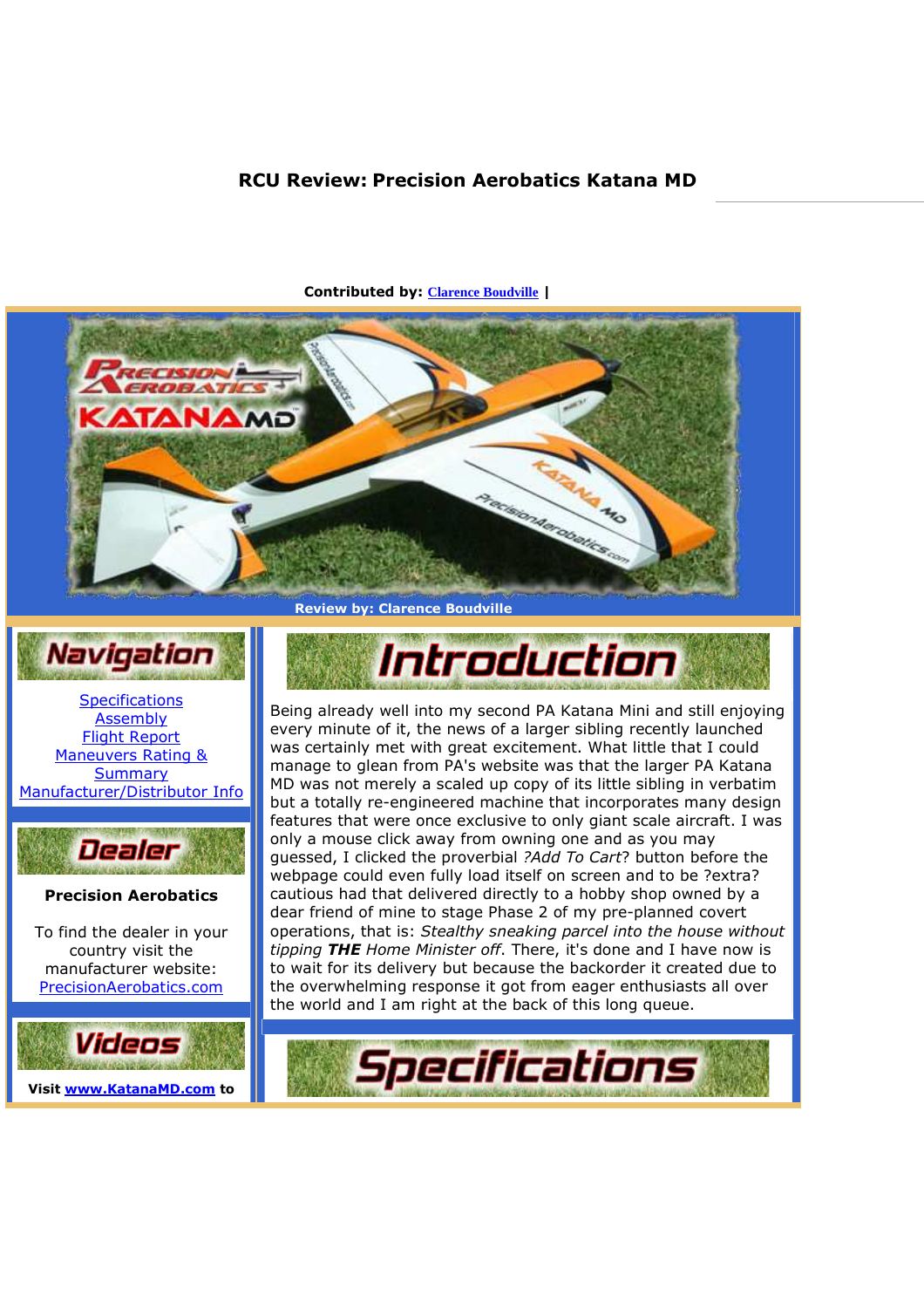**watch this and more videos** 



Katana MD video by Clarence Boudville

**Additional videos:** 



Katana MD video #2 by Radio Rookie

**A few more videos contributed by** Daniel Dominguez (aerofundan) can be seen here:



Having FUN with the MD





### **Specifications:**

**Wingspan:** 46" - 1170 mm **Length:** 44.9" - 1140 mm **Wing area:** 500sq.in **Wing loading:** 9.77oz/sqft (approx) **Weight:** 34oz - 965g (approx) **Type of Construction:** PA FiberFusion?: Laser Cut Balsa, ply and carbon fiber **Type of Aircraft:** Advanced Freestyle / IMAC (CG Selectable) **Skill Level:** Intermediate to Expert Freestyle/IMAC

#### **Setup:**

**Power plant:** PA Thrust 30, 930KV outrunner (Front mounted) **Battery:** PA 3S LiPo 2200mAh 20C and JAS 3S LiPo 2300mAh 20C **Connectors:** Original Ultra Dean plugs **Servos**: Hitec HS65BB **ESC:** Castle Creations Phoenix 35A programmable brushless ESC **Receiver:** JR 610M with Deans 2 piece Micro Antenna **Radio gear:** JR PCM 9X **Prop:** APC 13X6.6E Four color schemes available:

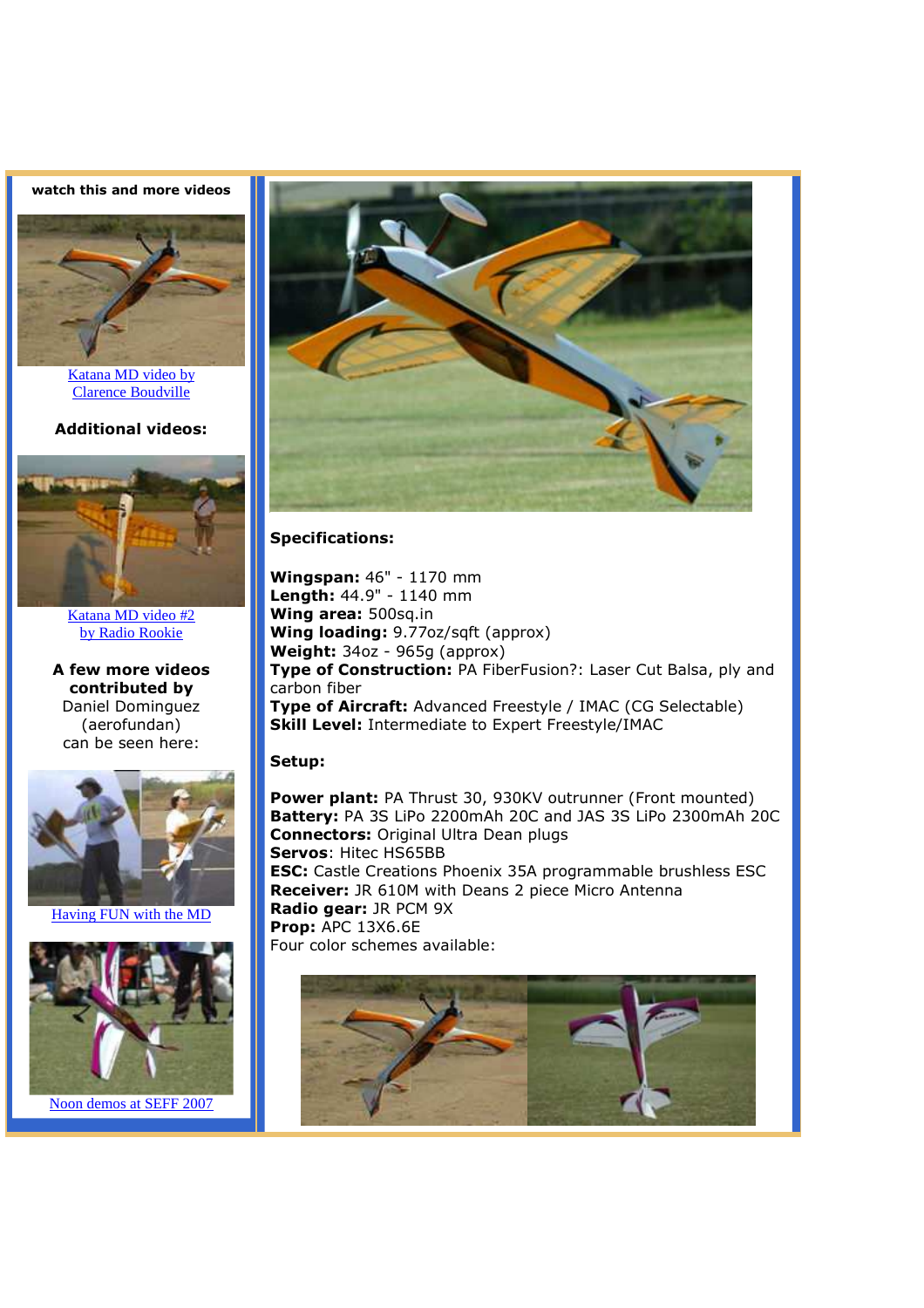

Katana MD First Flights



Testing Snap rolls and Knife edge loops

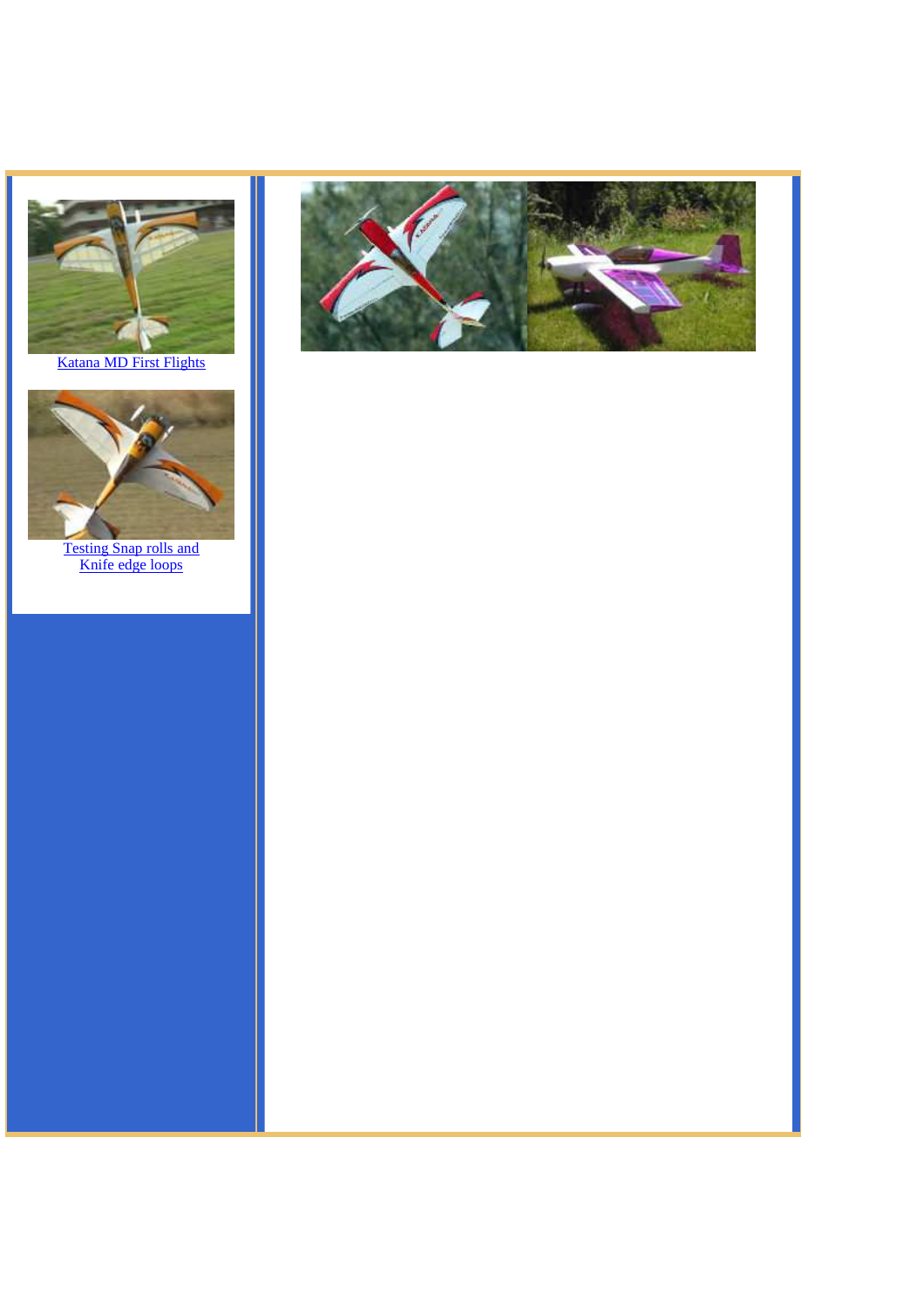

If there was ever a Guinness book of record for unpacking parcels, I probably broke it that morning! Oh man, even the box design itself looks fantastic. I could just see the look of the other guys when the box was open revealing the airframe. Wow, the yellow scheme embellished with the black CF texture looks simply superb and I can honestly say that the photographs in the website did not do justice to it. It looks a heck of a lot better in the flesh. I could just see the look on my friend's face as we ogled through the airframe, part by part and he remarked how he wished that his previous high quality giant scales were finished like that.

The first thing after unpacking the airframe out of the protective plastic bag that caught my eye was the canopy. It was smooth and appeared to have no seams where the canopy met the upper deck of the fuselage. Upon removing the canopy, held in place by 4 strong magnets, I was delighted to see that the canopy was essentially molded from a single piece of clear plastic and painted over to exactly match the yellow covering and henceforth explain the smooth seamless look. Very nice indeed!

Peering into the fuselage revealed the brilliance in the use of carbon fiber reinforcements, logically placed in strategic locations to provide added rigidity without sacrificing weight. It had carbon fiber rods embedded in the wood stringers running the entire length of the fuselage along with carbon fiber cross braces that felt very stiff when I attempted to twist it and that meant very precise handling in the air.

I was astonished to note the carbon fiber trays for the battery, rudder servo as well. To the side of the fuselage, there is a pair of wing tube supports where the carbon fiber wing tube intersects the fuselage to provide a solid, flex free structure again prompting precise handling. The laser cut balsaply structural panels were so well designed and I was pleased to note that the designers have taken the extra steps to minimize excess weight. I thought to myself that the attention to detail in weight management was brilliant on the designer's part and I certainly appreciated the pre-installed Velcro strap on the Receiver tray which is especially tricky to install considering the confines of a built-up fuselage. The tray itself is adequately sized to accommodate most compact sized receivers.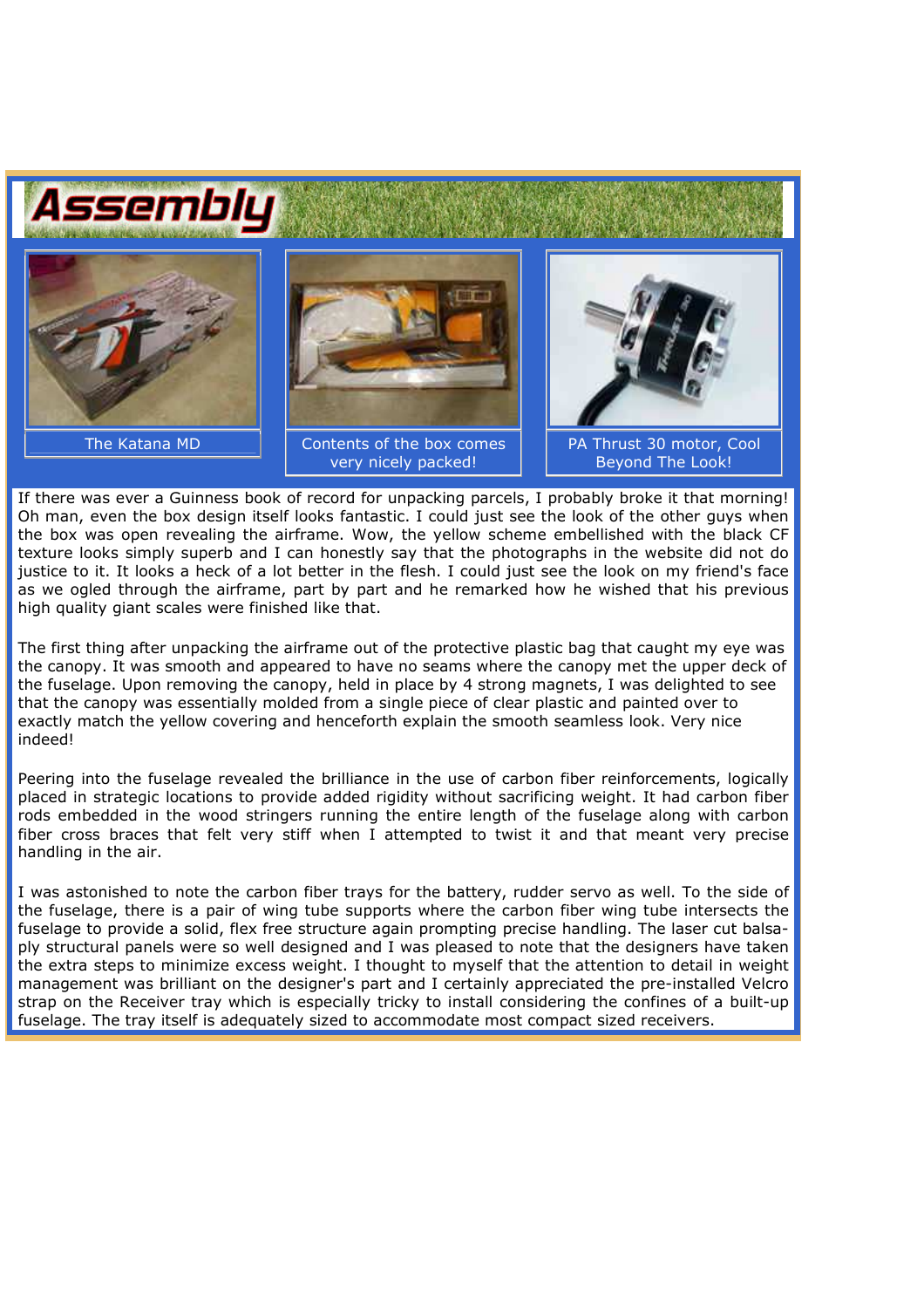

Leaving the fuselage aside, the wings were put under scrutiny and I was amazed at what I saw already attached to the wings. The ailerons are already pre-installed and a complete departure from the run of the mill CA hinges that most are pretty familiar with. These ailerons were specially built into a tunnel without the need to manually seal the hinge gaps, reminiscent of a full scale aircraft. The pre-built ailerons had massive 3D throws and travel on both were silky smooth.

Moving on to the horizontal tail feathers, the massive elevator spots a single piece counter balanced elevator with a carbon fiber stiffener pre-installed at the joiner to for added stiffness to resist the most aggressive vertical pull up without roll coupling which I usually dish out. Highly essential if precision flying is desired as well as eliminating the unpredictable and alarming roll over during an emergency pull up and the impending smashing date with Miss Ground! Which I have indeed grown to be pretty close of late!

Next came the visual inspection of what's bundled in the hardware package. It contained carbon fiber horns, pre-installed Kevlar pull-pull cables, carbon fiber rudder servo horns, pushrods and a multitude of essential metal fasteners of various sizes. What caught my attention was the unusual looking plywood plate that turned out at the end of the day to be a deflection gauge. Wow! This is the first time I have ever seen a defection gauge bundled with a model of this size.

The pre-painted fiberglass cowl color matched to the fuselage was indeed a work of art. Test fitting the cowl to the fuselage revealed that the black lateral stripe was in precise alignment with the carbon fiber scheme black stripes running the length of the fuselage, something that I have only seen on a top dollar all composite models.



**The Build**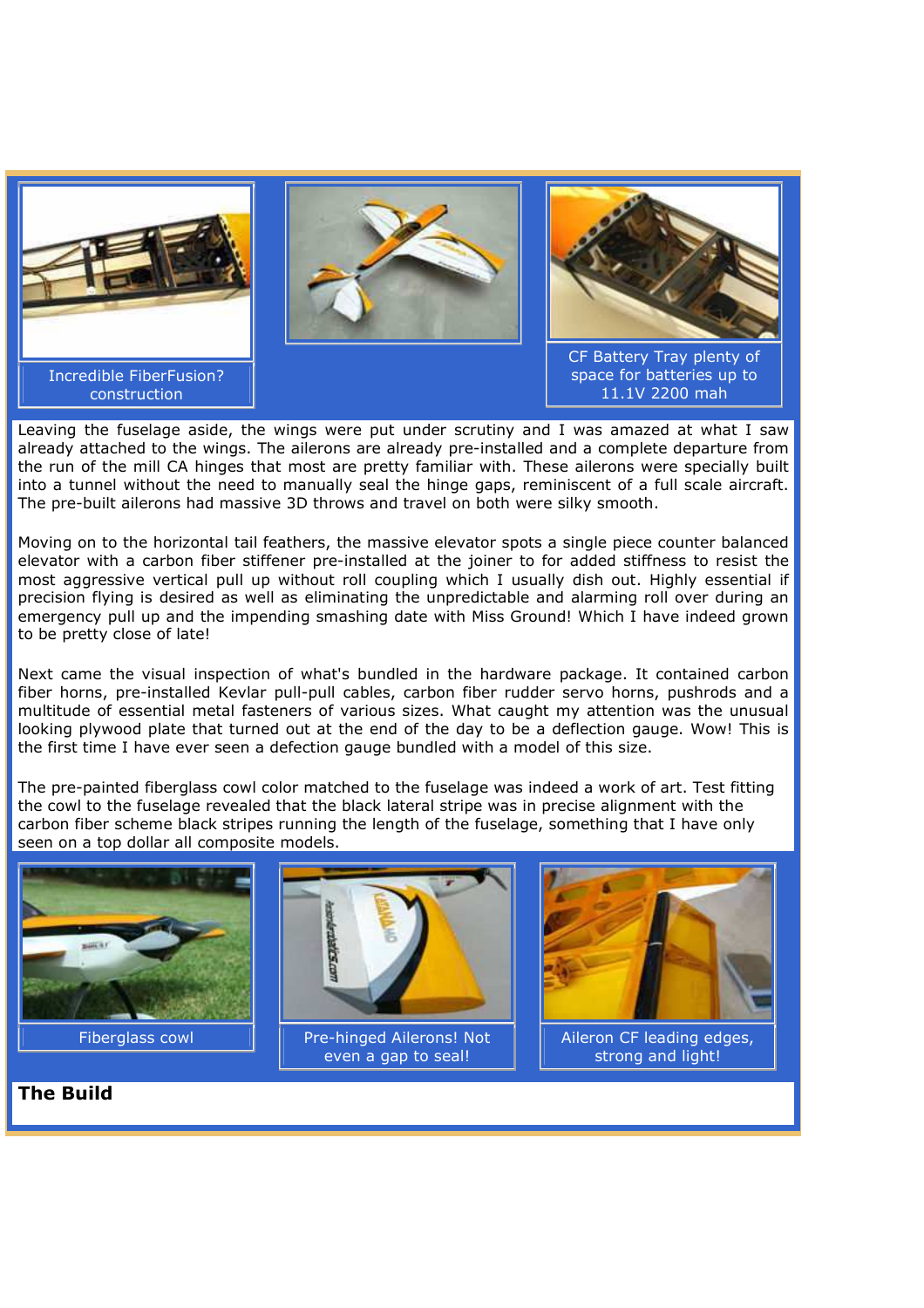Considering that so much of the work has already been done at the factory, the build has been pretty much a walk in the park and with a well written and intuitive pictorial installation manual; it should be a fairly easy task for most average modelers with prior experience of building at a few balsa ARFs. In most instances much easier especially when it comes to the ailerons, canopy, motor mount and cowl that are already pre-built at the factory. PA have certainly gone the extra mile to take so much of the laborious building out of the KMD and this has made it a fun and easy task.

The landing gear and horizontal and vertical surfaces are simple to install, as elementary as *ARF 101*. I have opted not to install the optional CF wheel pants until after the KMD has undergone its check ride



The mount itself is quite an innovative departure from the average ARF's I have seen and built in the past. Built considerably stronger, it spots three carbon pins that will prevent any chances of the motor mount ripping out and a pre-drilled carbon front plate securely mating in a tongue and grove fashion on all four sides of the frame. It will take a lot to ever rip a motor out and I thought to myself, that PA does not do anything without a reason and if their motor mount is this strongly built, they must surely know something I didn't at the time about the power of their motor. And I will surely state out soon the mough!

Next on the build agenda were the CF rods for the ailerons which are pretty simple to install. I used a timesaving technique that involves first, snipping about 5mm off the supplied heat shrink tube that will be used to temporarily hold the metal Z-bend and CF rod in place. This allows easy alignment and adjustments to be made prior to tacking with CA.



Installation of the shiny, cool looking, PA Thrust 30 power plant came next. The PA Thrust 30 is simply a work of art befitting the PA Katana MD itself and reminded me of high quality custom made helicopter upgrade parts, (the kind that has that *special* ability to transform your wallet into CF, the moment you step into a hobby shop). Gleaned from PA website, the PA Thrust 30 is said to be a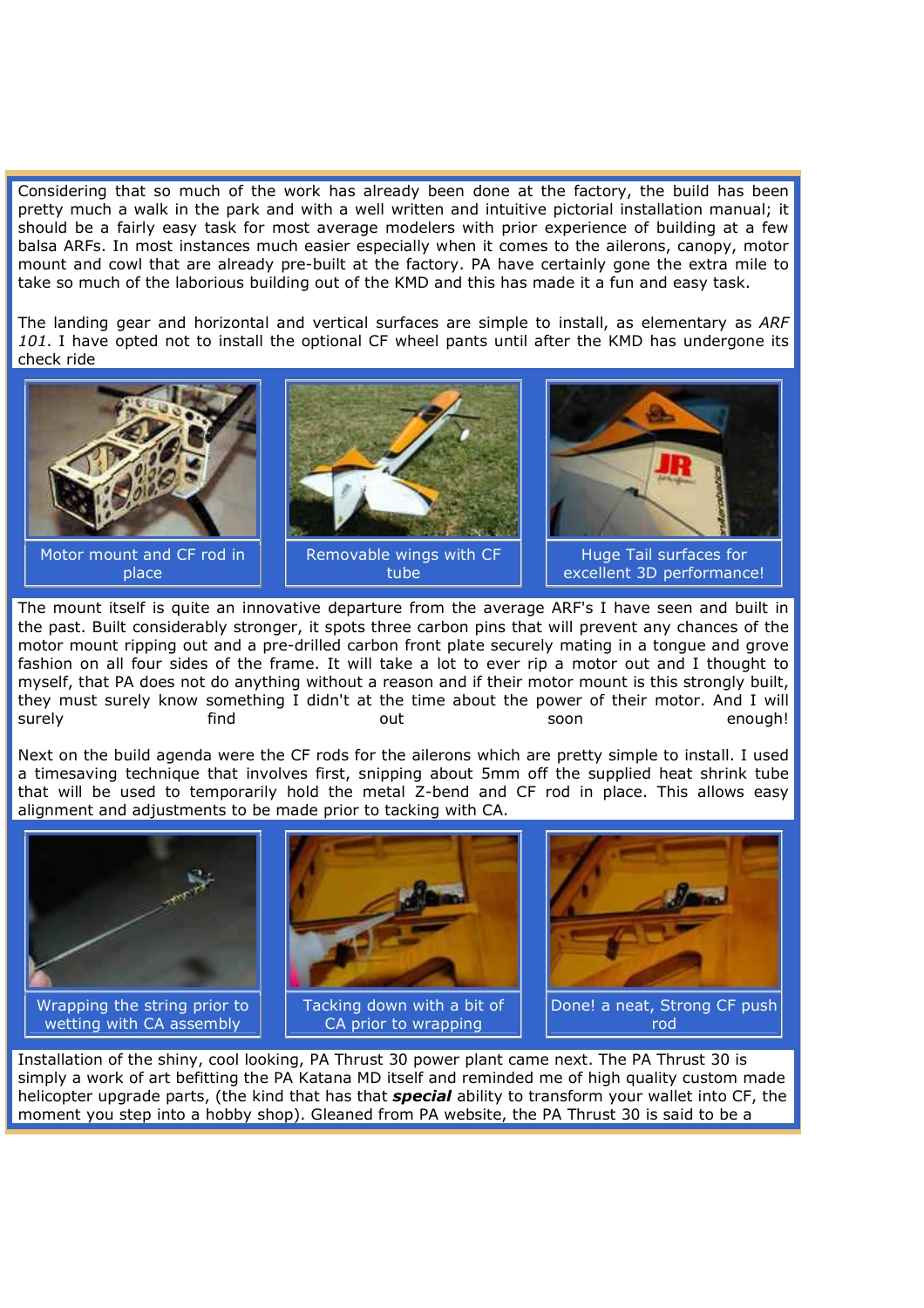revolutionary new motor specifically engineered incorporating their RotorKool technology for exceptional cooling and efficient running along with an ability to turn a prop one size larger than most motor in its class and hence the plan to fly the PA Katana MD with an APC 13X6.5E for the test flight. The motor mount had all the mounting and ventilation holes pre-drilled and mounting the motor was only a matter of securing 4 bolts. No messy drilling and thrust line adjustments whatsoever. With the supplied air scoops installed, the PA Thrust 30 will be running much cooler and last longer than most motors currently available.

The installation of the Rudder servo and Kevlar Pull-Pull went without a hitch. A CF extended rudder horn was also included in the box and gave more than adequate throws and in fact adequate for all control surfaces. The installation of the electronics and the cowl followed and the PA Katana MD was ready for the final phase of the build, the Radio setup.



## **Radio Setup**

Here is where I usually deviate from the manual as a matter of preference. The JR PCM9X was set for triple rates, the first two being the recommended high-low conservative rates but I deviated from the recommended +70% expo on the high rates and retained at 30% and the third, my personal preference (zero expo) on high rates linked on single three position **Pictures**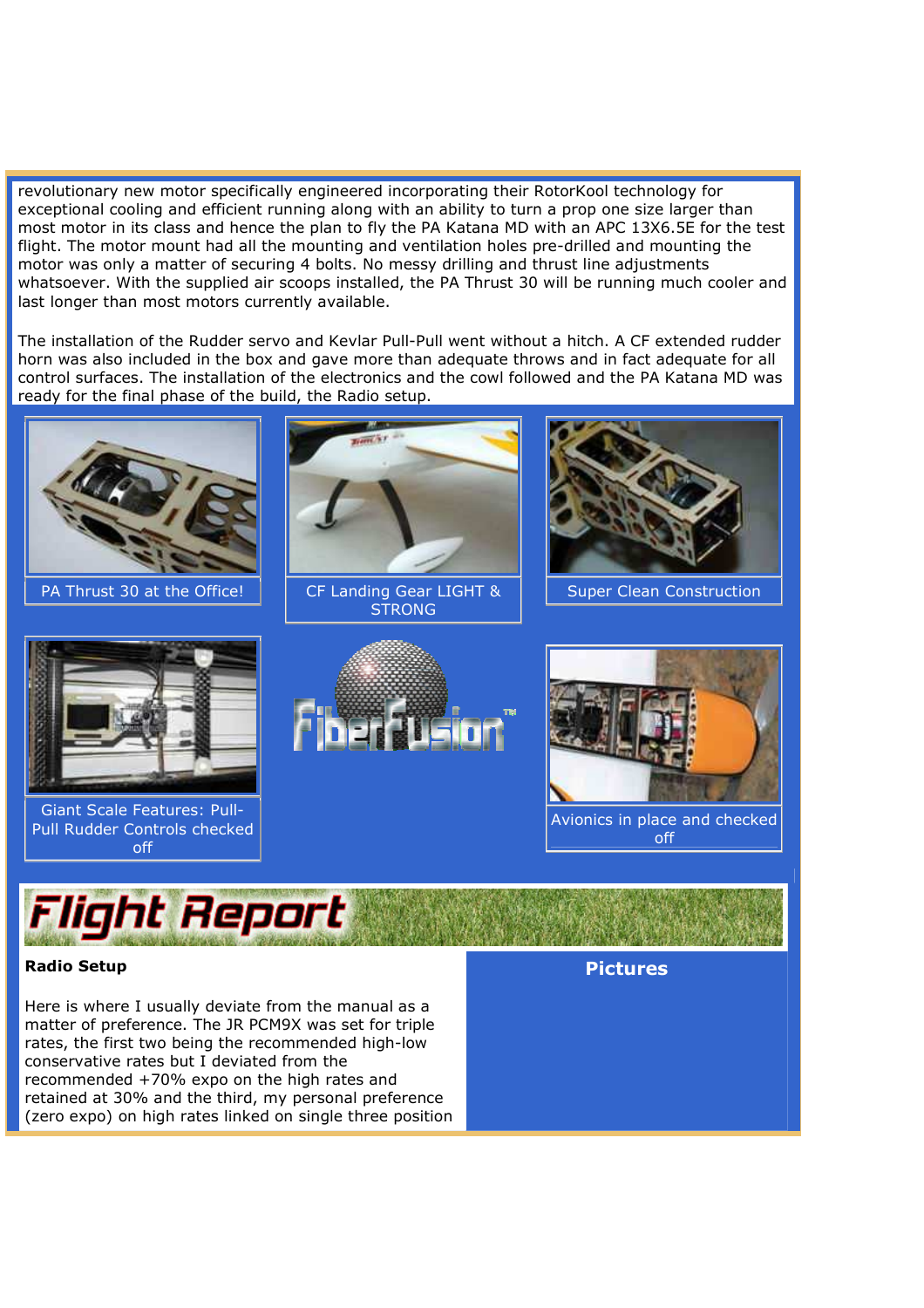flight mode switch for convenience and ?*fumble-free?.*  The bundled deflection gauge was a certainly a welcome sight and since it was there, I decided to go with the recommended throws but opted not to use the expo recommended.

## **The Initial Setup Rates**

| Control        | Rate 1           | Rate 2                | Rate 3            |
|----------------|------------------|-----------------------|-------------------|
| <b>Surface</b> | (Low)            | (High)                |                   |
| Aileron        | Dual Rate        | Dual Rate             | Dual Rate         |
|                | 50%              | 100%                  | 100%              |
|                | Expo 30%         | Expo 30%              | Expo 0%           |
|                | Throw            | Throw 45              | Throw 45          |
|                | 20deg            | deg                   | deg               |
| Elevator       | Dual Rate        | Dual Rate             | Dual Rate         |
|                | 50%              | 100%                  | 100%              |
|                | Expo 30%         | Expo 30%              | Expo 0%           |
|                | Throw<br>20deg   | Throw 45<br>deg       | Throw 45<br>deg   |
| Rudder         | Dual Rate<br>50% | Dual Rate<br>100%     | Dual Rate<br>100% |
|                | Expo 30%         | Expo 30%              | Expo 0%           |
|                | Throw full       | Throw full            | Throw full        |
|                | travel           | travel                | travel            |
| Mixing         |                  | None                  |                   |
| Airframe CG    |                  | 103mm (3D/ Freestyle) |                   |

# **The Check Ride**

Saturday arrived and the agonizing wait was over for the check ride, with only a very gentle breeze blowing, it was perfect flying weather for stationary torque rolls and hovers. It just does not get any better than this. Prior to the flight, as usual, I had all intentions to conduct a structured method in flight testing beginning with a conservative rolling take off, level flight to trim and proceed with basic aerobatic maneuvers, the basic stuff you would read in most reviews. With the sweet sound of the Castle Creations Phoenix 35 ESC arming, I did a quick customary routine preflight check. The usual stuff; ailerons; check, rudder; check, elevator; check, German techno trance music blasting at full volume;



Sibling Rivalry: Sizing up the Katana **Brothers** 



Nice view from behind



Rock solid inverted harriers, hovers & tail touches



Torque Rollin'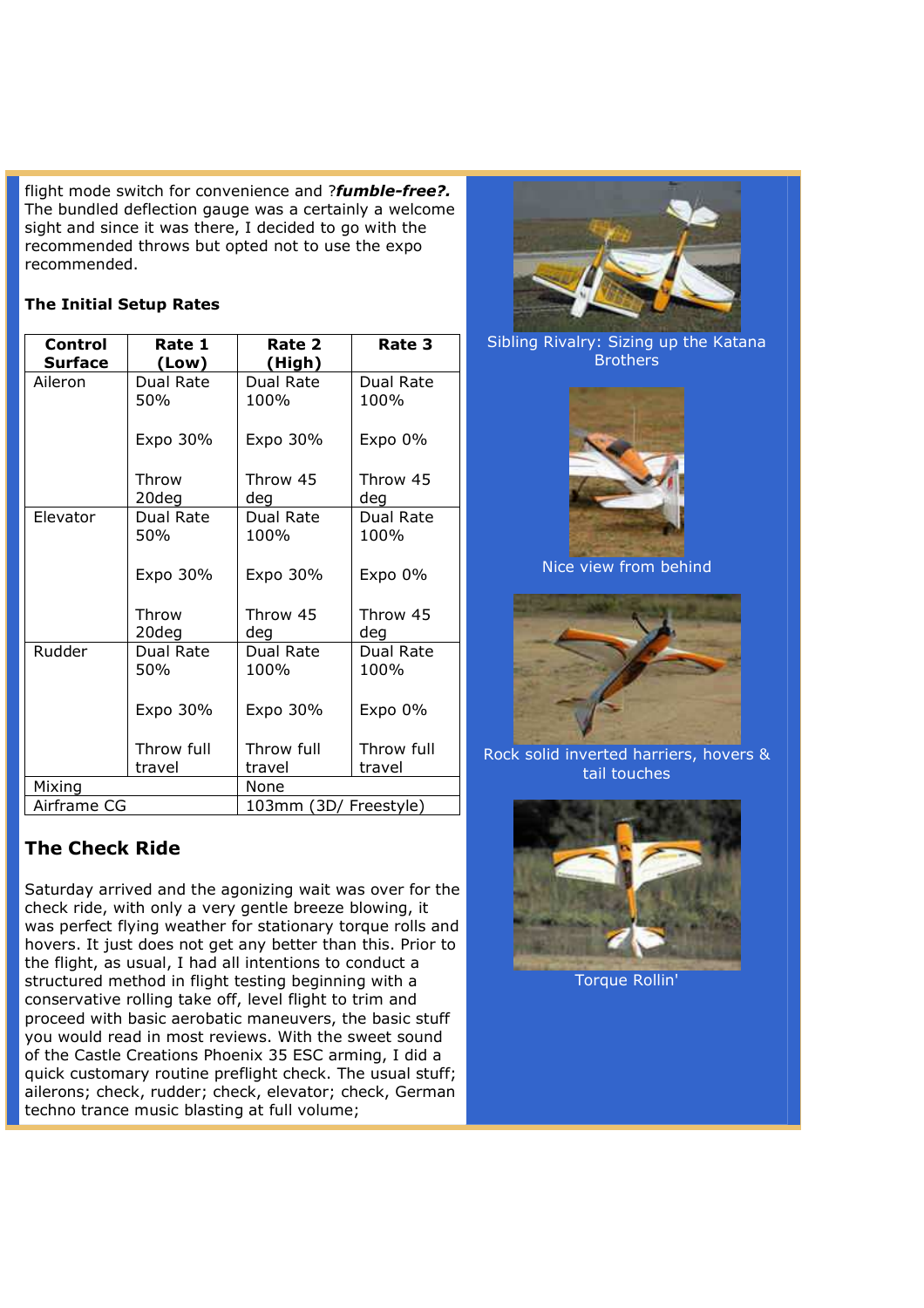?.NOT?yaadaa, yaadaa, yaadaa?. I noticed that the low rates appeared a bit too conservative for my liking, especially on the maiden flight where I may need the extra authority to fight for control, juts in case things gets out of hand and proceeded select Rate 3. It was now time to advance the throttle.

The rolling takeoff was short and the PA Katana MD was quick to get into the air and went straight into a set of beautiful slow high-alpha harrier rolls round the field. I leveled her and pulled up vertical to check the power of the PA Thrust 30. Wow, the motor just purred quietly and climbed vertically without hesitation. The Thrust 30 with the 13X6.5E provides ample power with a ?Giant scale like? feel to it. A quick blender and immediately into an inverted elevator and harrier and popping to a hover and torque roll. The entire set of routine was flawless and smooth. I was completely amazed at how easy she handles and that reminded me of the ?Easy-tofly? Giant scale airplanes in the Aerofly Pro Deluxe simulator I have grown so accustomed to over the past year or so. The feel was fantastic, agile, solid, responsive and yet floaty, forgiving and stable. A rare brilliant combination of excellent aerodynamic attributes and a clear testament to the genius behind PA's engineering design.

Resisting the dire urge to just breakout and have fun, I continued on with the flight assessment. Next was the fast Knife Edge and she executes it perfectly. With only a little rudder input, the Knife edge is perfectly straight with absolutely no coupling or tucks and finished off with a Knife edge snap, popping up and back down as if on rails and continuing on the Knife edge without any hint of snaps. She is certainly excellent in the Knife Edge department too.

Flying the upright harrier was effortless and the PA Katana MD also excels in this department being able to parachute all the way down to a harrier spot landing. In fact the harrier landings were so good that I never had the chance to execute a normal landing for the remaining 21 test flights done for this review. That maiden flight lasted 9 incredible minutes, the time I initially set on my PCM 9X timer to be on the conservative side of things.

## **Sunday is Funday**

Since all six check rides on Saturday pretty much



Ample control authority for low 3D



Very stable upright harriers & harrier landings



Sorry Mr. Ant! Was that too low for you?



Inverted parachute into a harrier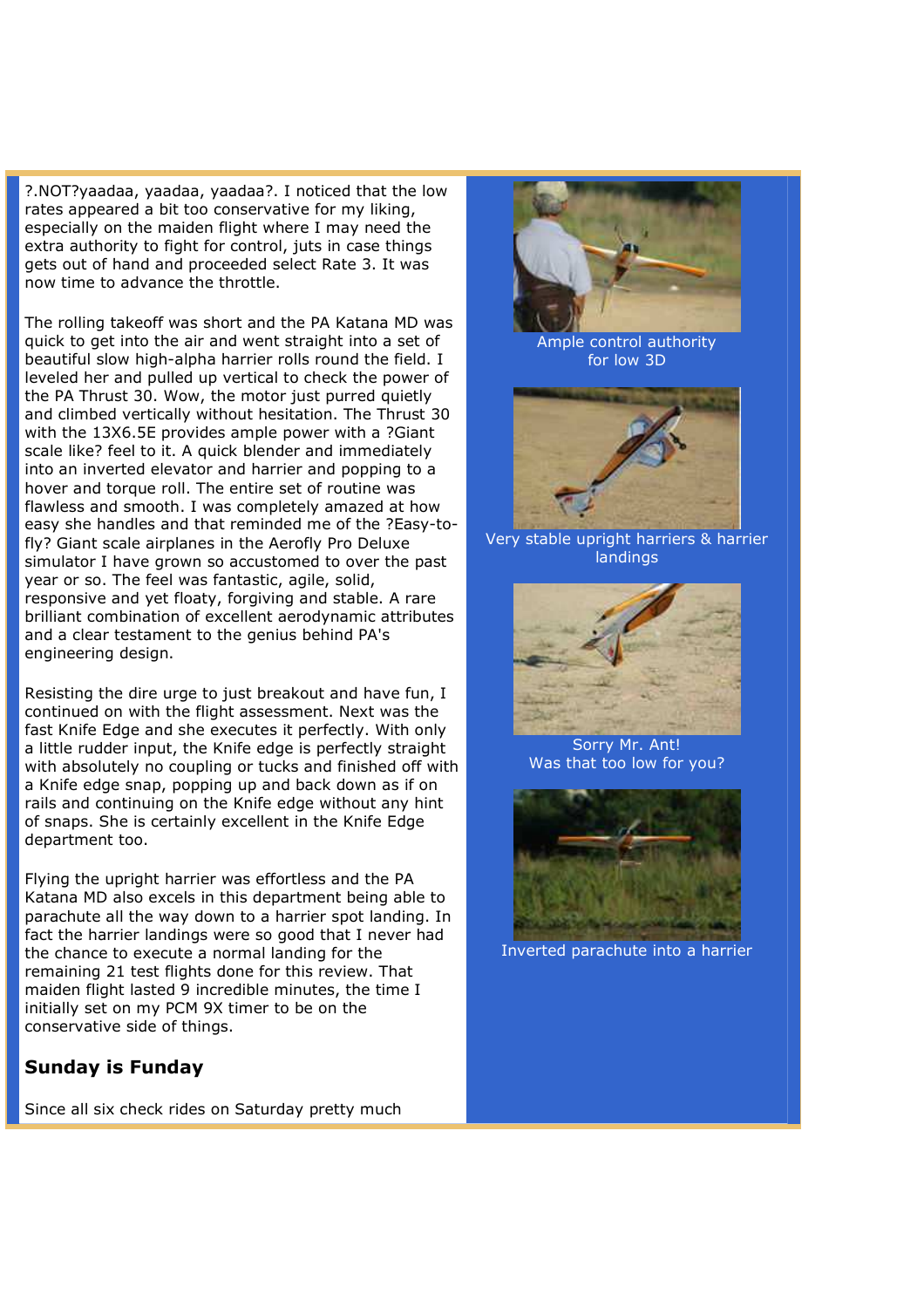covered the ?serious by-the-book? maneuvers I had listed in preparation for this review, I pretty much left entire Sunday to venture around on the fun side of things and to see how far the Katana MD could be pushed or rather more appropriately as it turn out, how far Katana MD would push me instead. I was pushed pretty far and the PA Katana MD just keeps coming back for more. I have tried almost anything in the book to uncover any hidden bad habits and to my wits end I could not find any, even after 22 flights she is a well natured ?*Pussy Cat*? of an airplane, just sweet, extremely friendly and accommodating.

The maneuvers go lower and lower pretty quick and next to no time, she was already performing rudder scrapes, stationary harrier rolls in the wind, and rolling inches above the deck and I finally met up with ?Daddy Dumb-Thumbs? (*or was it the ground reaching up to grab my baby?*) on the last flight due to exhaustion and fatigue setting in after 17 intense sessions on a very hot day and I managed to clip the starboard wingtip on the ground and cartwheel, hitting the nose and landed poised on the gears. I was amazed after the stunt, no damage except a slight fracture on the outboard aileron rib (repairable) and immediately took off and flew the rest of the pack. This ?Pussy Cat? sure has nine lives, still have eight to go as I chucked silently at the thought of what just happened.



Katana MD video by Clarence Boudville

**Additional videos:** 



Katana MD video #2



High Alpha Rolling Harriers



Awesome transparent covering on the bottom of the plane



Excellent hover performance



Whoops! it was the Ground's fault!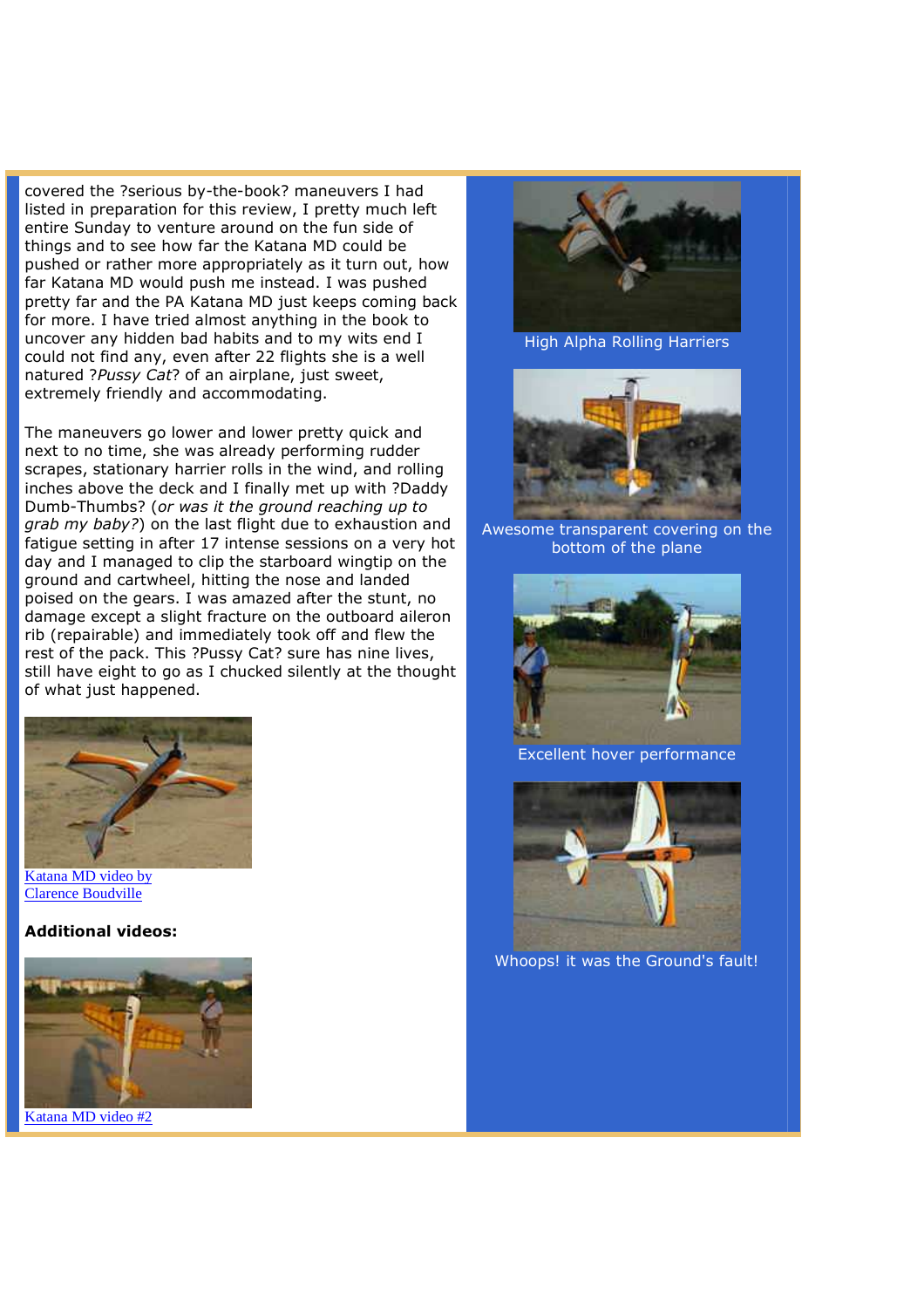## by Radio Rookie

#### **A few more videos contributed by** Daniel Dominguez (aerofundan) can be seen here:



Having FUN with the MD



Noon demos at SEFF 2007



Katana MD First Flights



Testing Snap rolls and Knife edge loops



Airframe inspection after Whoops!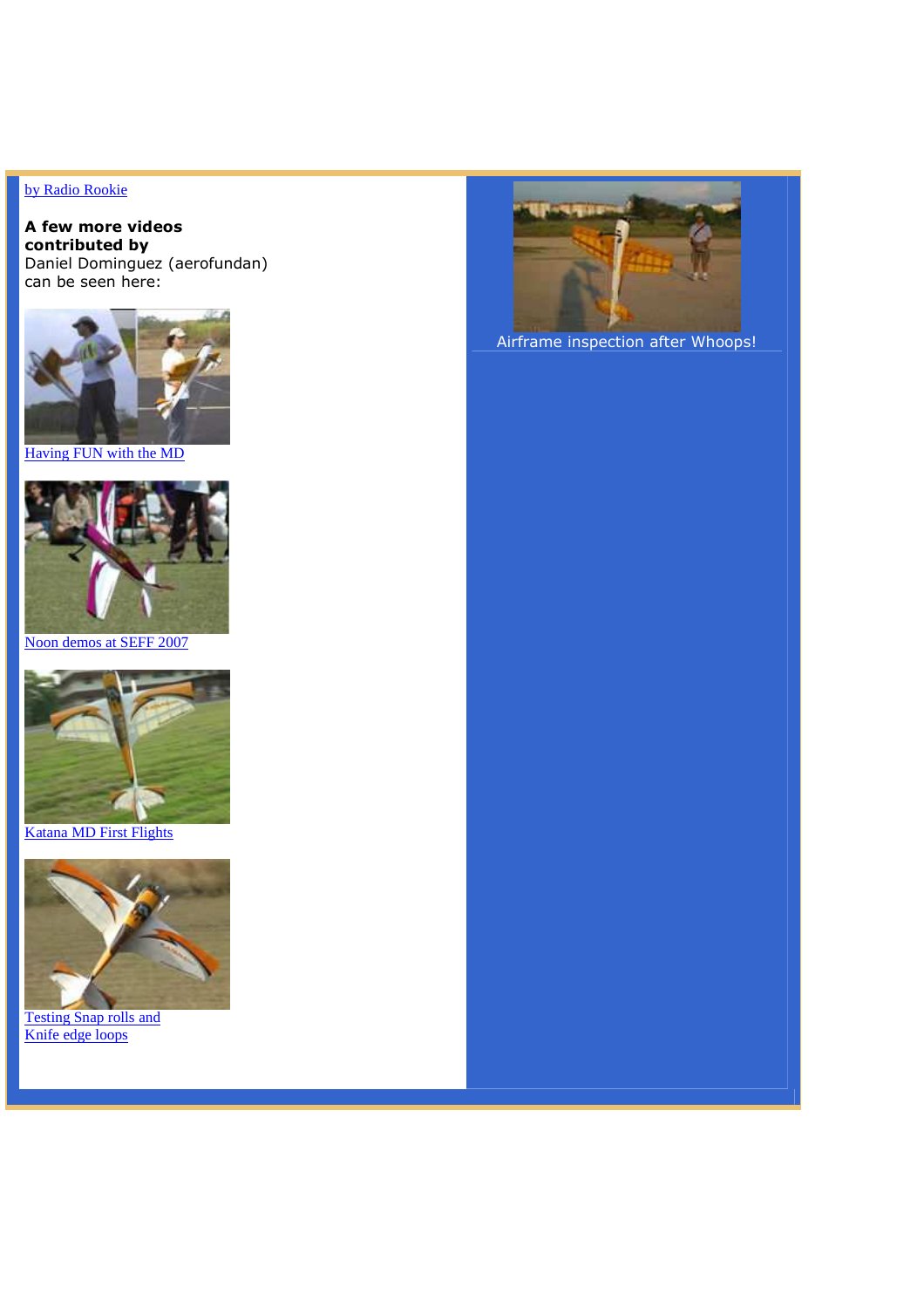# Maneuvers Rating

| <b>Maneuvers</b>      | Rating | <b>Grading Notes</b>                                                                                                                                                                         |  |
|-----------------------|--------|----------------------------------------------------------------------------------------------------------------------------------------------------------------------------------------------|--|
| Rolls                 | $A+$   | Rolls are axial and instantly stops the moment the<br>aileron stick is released. Excellent for four point<br>rolls and hesitation rolls and very controlled for<br>slow rolls.               |  |
| Loops                 | $A+$   | Entry and exit on the loops are clean and precise.<br>The Thrust 30 provides ample power to perform<br>big air loops with authority.                                                         |  |
| Hammerhead            | A      | Massive rudder provides more than adequate yaw<br>authority at the apex.                                                                                                                     |  |
| Snap rolls            | A      | Excellent snap rolls. Crisp and precise and has the<br>ability to immediacy snap into a stationary hover<br>on demand.                                                                       |  |
| Flat spin (Upright)   | A      | Nice slow and lazy flat spins with easy recovery<br>without any hint of wing rock. Immediately<br>transitions into a parachute, the moment the<br>rudder and ailerons controls are released. |  |
| Flat spin (Inverted)  | A      | Effortless entry and recovery. Smooth transition<br>into inverted parachute and harriers with no hint of<br>wing drop.                                                                       |  |
| Hovers                | $A+$   | Relatively easy to hold steady and controllable<br>hovers with very little control input. Ample control<br>surface and throws allows quick and responsive<br>recovery.                       |  |
|                       |        | Stability makes it easy to practice belly in hovers<br>in preparation to advance to controlled torque<br>rolls.                                                                              |  |
| Knife Edge            | $A++$  | Rudder only operation with absolutely no coupling.<br>One of the easiest airplane to execute the Knife<br>Edge. Executes beautiful knife edge snaps.                                         |  |
| High Alpha Knife Edge | $A+$   | Very easy to transition from hovering to slow and<br>stable high alpha knife edge without worry of<br>unpredictable rolls or snaps.                                                          |  |
| Harrier (Upright)     | $A+$   | Very stable and easy to execute. Holds stable high<br>alpha attitude with ease and will easily execute                                                                                       |  |